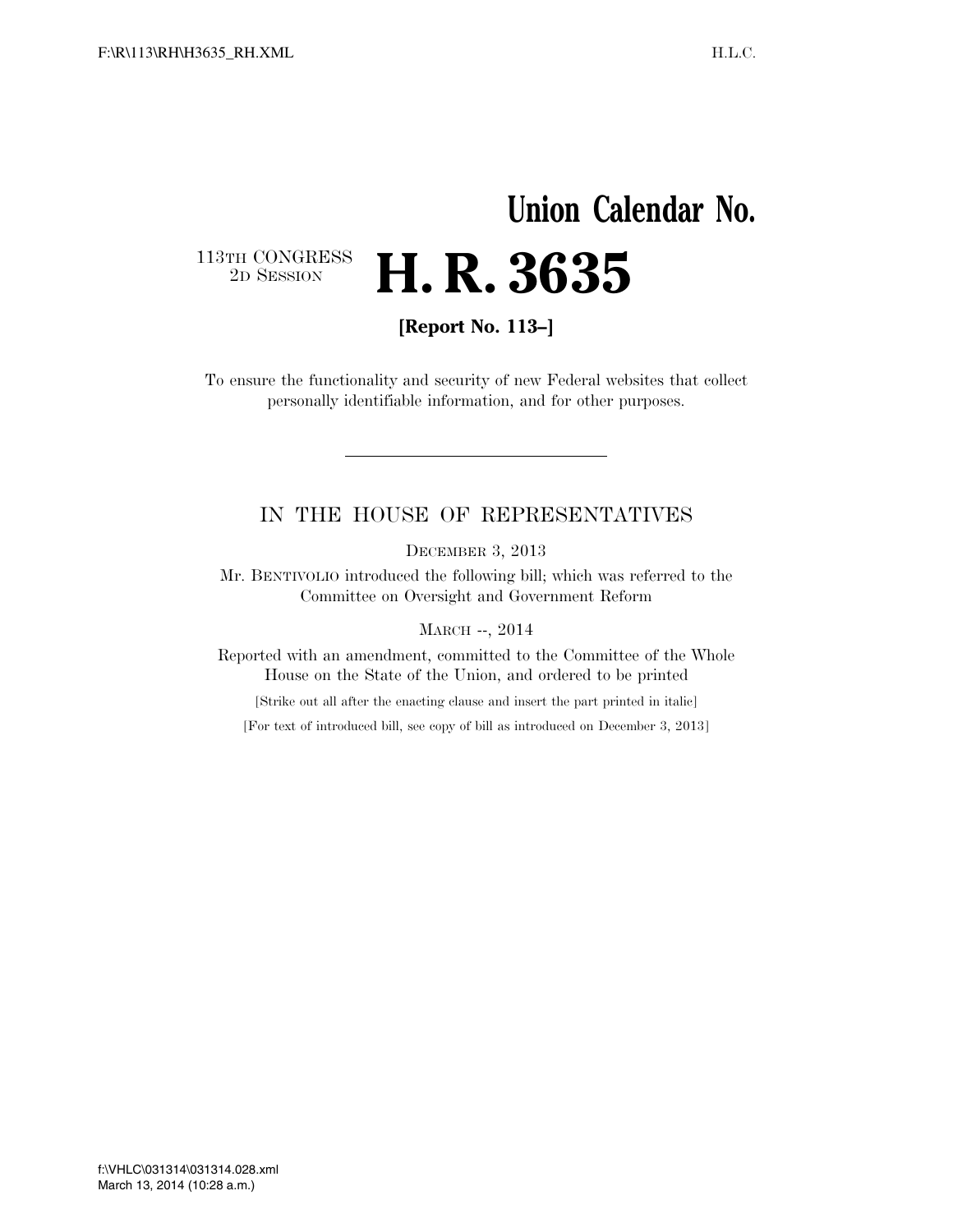# **A BILL**

To ensure the functionality and security of new Federal websites that collect personally identifiable information, and for other purposes.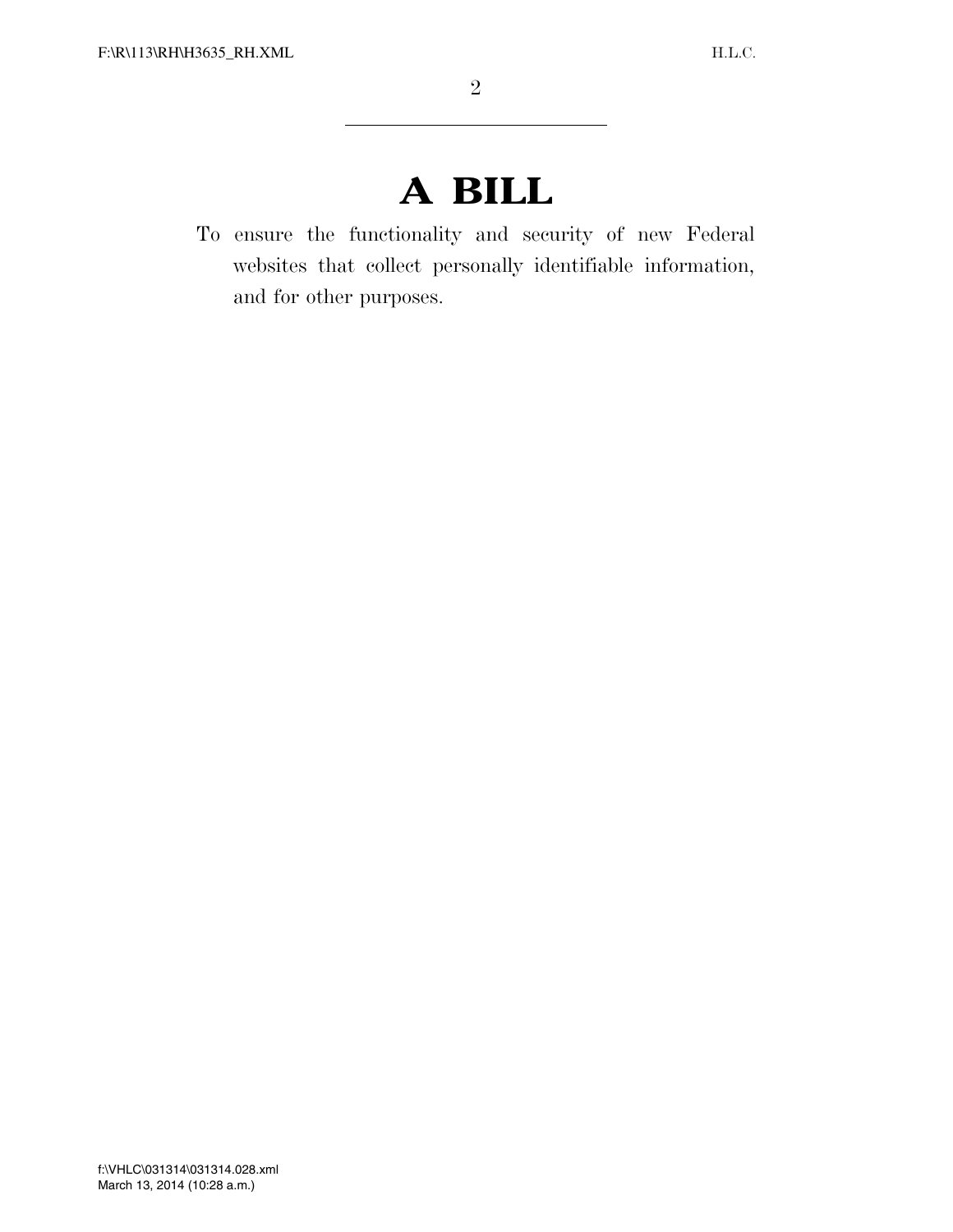| 1      | Be it enacted by the Senate and House of Representa-         |
|--------|--------------------------------------------------------------|
| 2      | tives of the United States of America in Congress assembled, |
| 3      | <b>SECTION 1. SHORT TITLE.</b>                               |
| 4      | This Act may be cited as the "Safe and Secure Federal"       |
| 5      | Websites Act of 2014".                                       |
| 6      | SEC. 2. ENSURING FUNCTIONALITY AND SECURITY OF NEW           |
| $\tau$ | FEDERAL WEBSITES THAT COLLECT PERSON-                        |
| 8      | ALLY IDENTIFIABLE INFORMATION.                               |
| 9      | (a) CERTIFICATION REQUIREMENT.-                              |
| 10     | $(1)$ IN GENERAL.—Except as otherwise provided               |
| 11     | under this subsection, an agency may not deploy or           |
| 12     | make available to the public a new Federal PII               |
| 13     | website until the date on which the chief information        |
| 14     | officer of the agency submits a certification to Con-        |
| 15     | gress that the website is fully functional and secure.       |
| 16     | (2) TRANSITION.—In the case of a new Federal                 |
| 17     | PII website that is operational on the date of the en-       |
| 18     | actment of this Act, paragraph (1) shall not apply           |
| 19     | until the end of the 90-day period beginning on such         |
| 20     | date of enactment. If the certification required under       |
| 21     | paragraph (1) for such website has not been submitted        |
| 22     | to Congress before the end of such period, the head of       |
| 23     | the responsible agency shall render the website inac-        |
| 24     | cessible to the public until such certification is sub-      |
| 25     | mitted to Congress.                                          |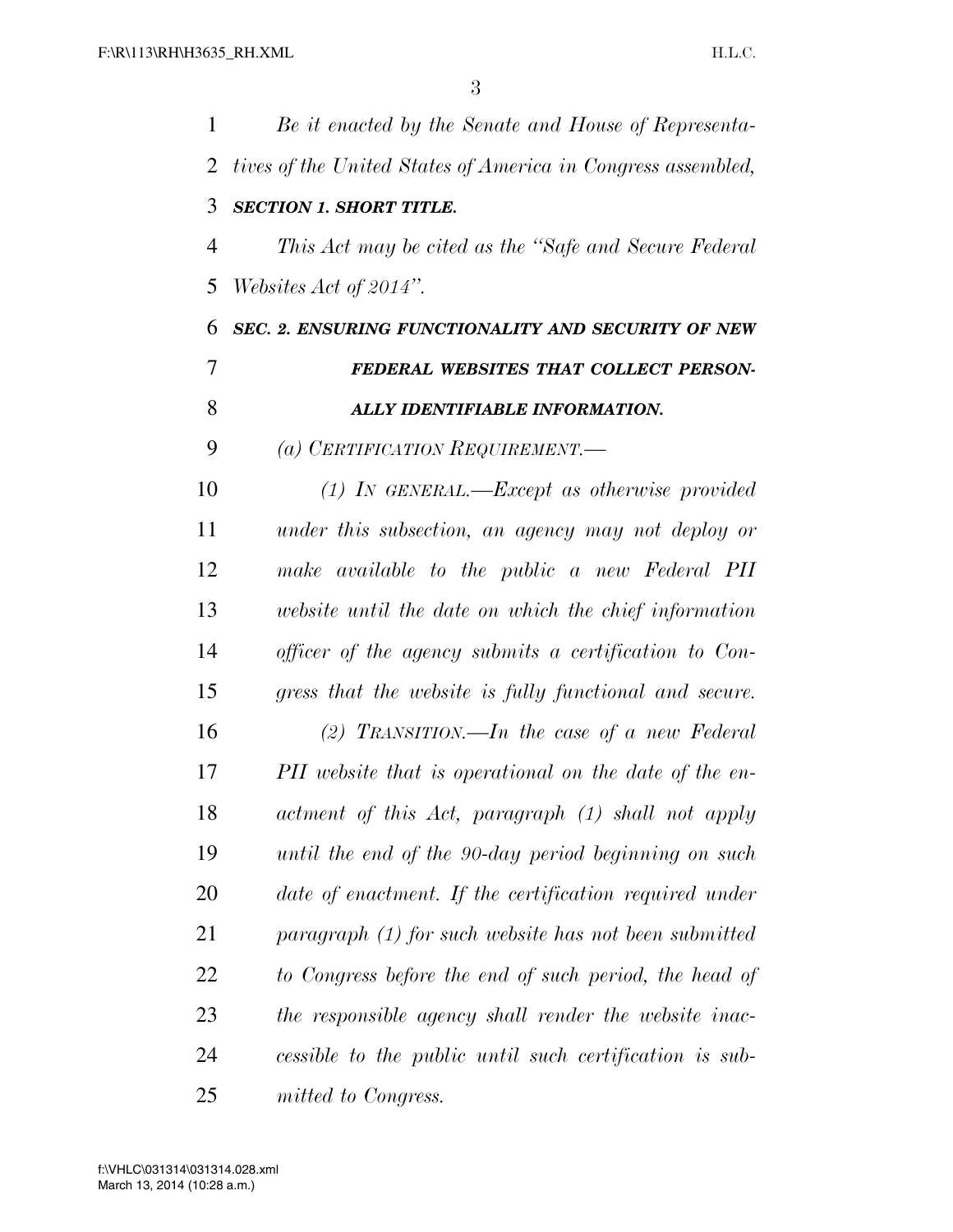| $\mathbf{1}$   | (3) EXCEPTION FOR BETA WEBSITE WITH EX-                 |
|----------------|---------------------------------------------------------|
| $\overline{2}$ | PLICIT PERMISSION.—Paragraph (1) shall not apply        |
| 3              | to a website (or portion thereof) that is in a develop- |
| $\overline{4}$ | ment or testing phase, if the following conditions are  |
| 5              | met:                                                    |
| 6              | $(A)$ A member of the public may access PII-            |
| 7              | related portions of the website only after exe-         |
| 8              | cuting an agreement that acknowledges the risks         |
| 9              | <i>involved.</i>                                        |
| 10             | $(B)$ No agency compelled, enjoined, or other-          |
| 11             | wise provided incentives for such a member to           |
| 12             | access the website for such purposes.                   |
| 13             | $(4)$ CONSTRUCTION.—Nothing in this section             |
| 14             | shall be construed as applying to a website that is op- |
| 15             | erated entirely by an entity (such as a State or local- |
| 16             | ity) that is independent of the Federal Government,     |
| 17             | regardless of the receipt of funding in support of such |
| 18             | <i>website from the Federal Government.</i>             |
| 19             | (b) DEFINITIONS.—In this section:                       |
| <b>20</b>      | $(1)$ AGENCY.—The term "agency" has the mean-           |
| 21             | ing given that term under section 551 of title 5,       |
| 22             | United States Code.                                     |
| 23             | (2) FULLY FUNCTIONAL.—The term "fully func-             |
| 24             | tional" means, with respect to a new Federal PII        |
| 25             | website, that the website can fully support the activi- |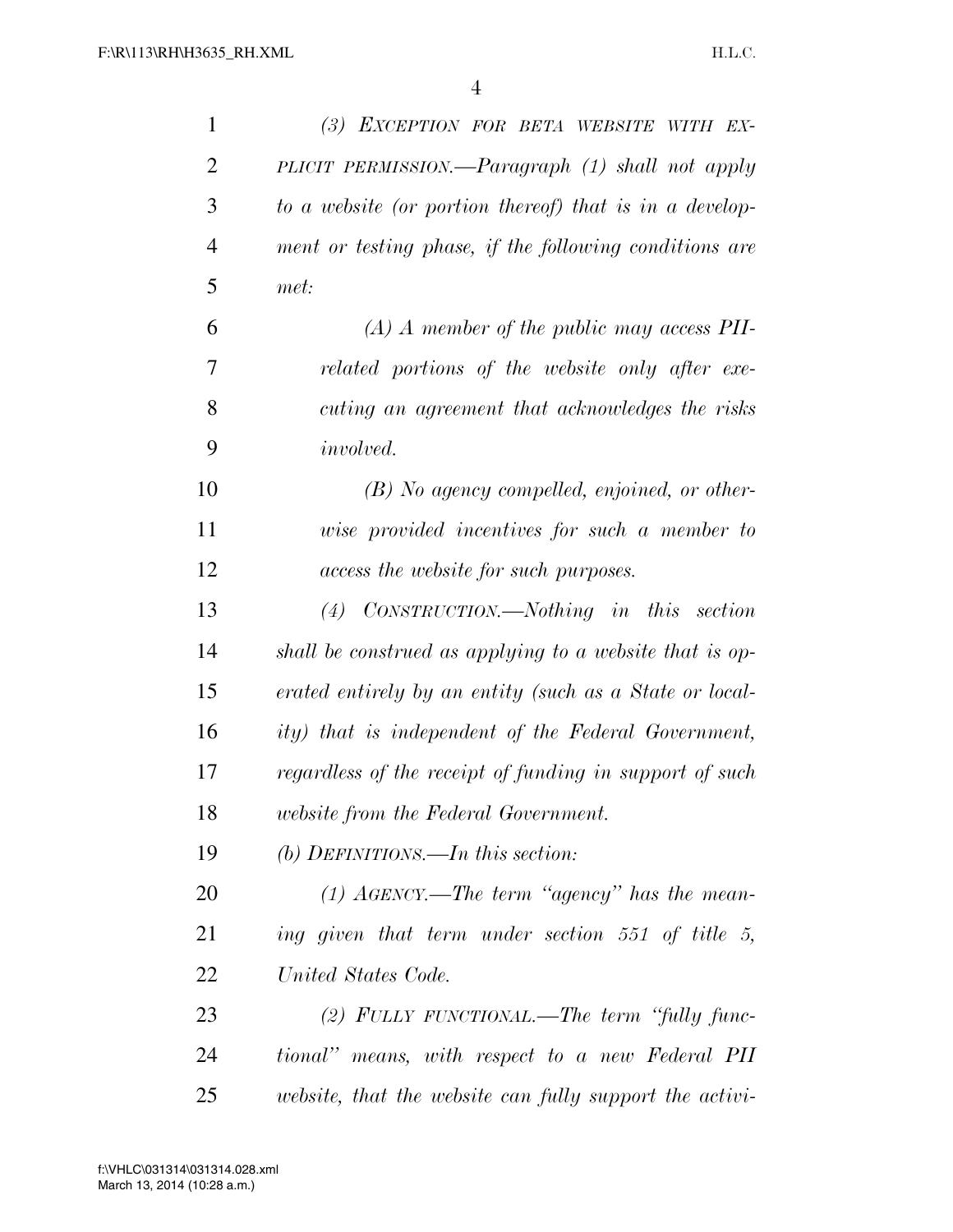| $\mathbf{1}$   | ties for which it is designed or intended with regard           |
|----------------|-----------------------------------------------------------------|
| $\overline{2}$ | to the eliciting, collection, storage, or maintenance of        |
| 3              | personally identifiable information, including han-             |
| $\overline{4}$ | dling a volume of queries relating to such information          |
| 5              | commensurate with the purpose for which the website             |
| 6              | <i>is designed.</i>                                             |
| 7              | (3) NEW FEDERAL PERSONALLY IDENTIFIABLE                         |
| 8              | <b>INFORMATION</b><br>WEBSITE<br><b>FEDERAL</b><br>PII<br>(NEW) |
| 9              | WEBSITE).—The terms "new Federal personally iden-               |
| 10             | tifiable information website" and "new Federal PII              |
| 11             | website" mean a website that-                                   |
| 12             | $(A)$ is operated by (or under a contract                       |
| 13             | with) an agency;                                                |
| 14             | $(B)$ elicits, collects, stores, or maintains per-              |
| 15             | sonally identifiable information of individuals                 |
| 16             | and is accessible to the public; and                            |
| 17             | $(C)$ is first made accessible to the public                    |
| 18             | and collects or stores personally identifiable in-              |
| 19             | formation of individuals, on or after October 1,                |
| 20             | 2012.                                                           |
| 21             | OPERATIONAL.—The term "operational"<br>(4)                      |
| 22             | means, with respect to a website, that such website             |
| 23             | elicits, collects, stores, or maintains personally identi-      |
| 24             | fiable information of members of the public and is ac-          |
| 25             | cessible to the public.                                         |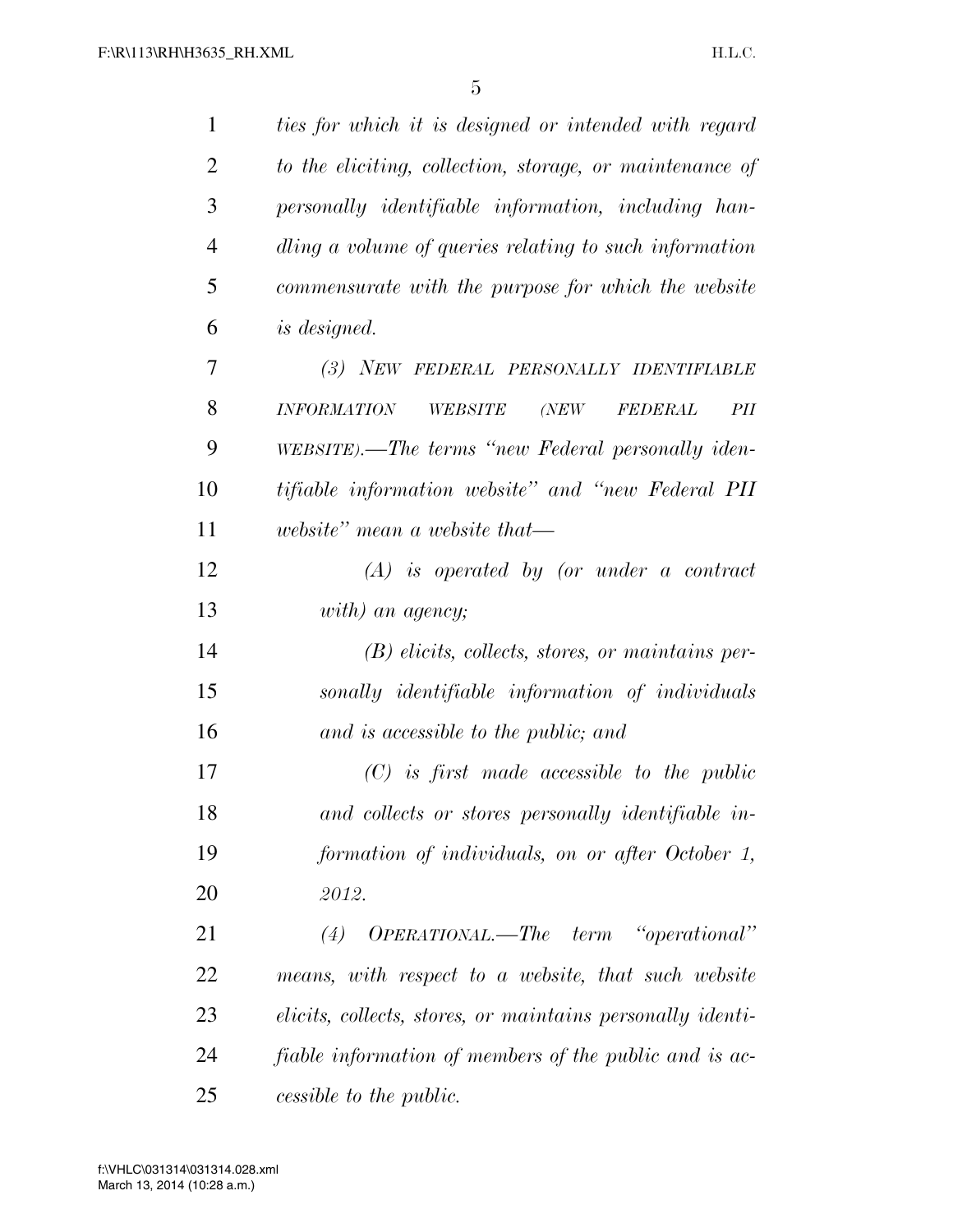| 1              | (5) PERSONALLY IDENTIFIABLE INFORMATION                 |
|----------------|---------------------------------------------------------|
| $\overline{2}$ | (PII).—The terms "personally identifiable informa-      |
| 3              | tion" and "PII" mean any information about an in-       |
| $\overline{4}$ | dividual elicited, collected, stored, or maintained by  |
| 5              | an agency, including—                                   |
| 6              | $(A)$ any information that can be used to               |
| 7              | distinguish or trace the identity of an indi-           |
| 8              | vidual, such as a name, a social security num-          |
| 9              | ber, a date and place of birth, a mother's maiden       |
| 10             | name, or biometric records; and                         |
| 11             | $(B)$ any other information that is linked or           |
| 12             | linkable to an individual, such as medical, edu-        |
| 13             | cational, financial, and employment informa-            |
| 14             | tion.                                                   |
| 15             | $(6)$ RESPONSIBLE AGENCY.—The term "respon-             |
| 16             | sible agency" means, with respect to a new Federal      |
| 17             | PII website, the agency that is responsible for the op- |
| 18             | eration (whether directly or through contracts with     |
| 19             | <i>other entities</i> ) <i>of the website.</i>          |
| 20             | $(7)$ SECURE.—The term "secure" means, with re-         |
| 21             | spect to a new Federal PII website, that the following  |
| 22             | <i>requirements are met:</i>                            |
| 23             | $(A)$ The website is in compliance with sub-            |
| 24             | chapter III of chapter 35 of title 44, United           |
| 25             | States Code.                                            |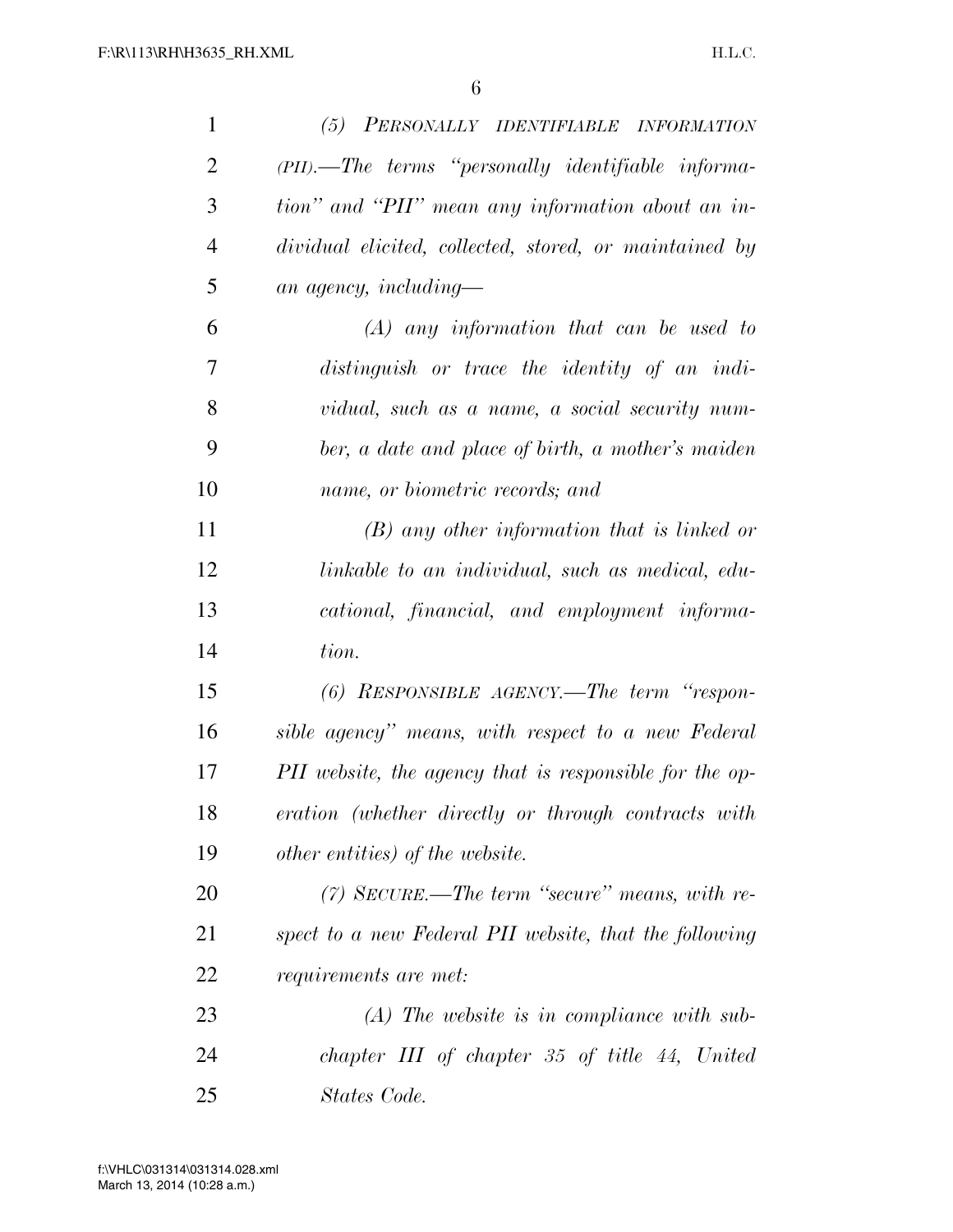| $\mathbf{1}$   | $(B)$ The website ensures that personally                    |
|----------------|--------------------------------------------------------------|
| $\overline{2}$ | <i>identifiable information elicited, collected, stored,</i> |
| 3              | or maintained in connection with the website is              |
| $\overline{4}$ | captured at the latest possible step in a user               |
| 5              | <i>input sequence.</i>                                       |
| 6              | $(C)$ The responsible agency for the website                 |
| 7              | has taken reasonable efforts to minimize domain              |
| 8              | name confusion, including through additional                 |
| 9              | <i>domain registrations.</i>                                 |
| 10             | $(D)$ The responsible agency requires all per-               |
| 11             | sonnel who have access to personally identifiable            |
| 12             | information in connection with the website to                |
| 13             | have completed a Standard Form 85P and                       |
| 14             | signed a non-disclosure agreement with respect to            |
| 15             | personally identifiable information, and the                 |
| 16             | agency takes proper precautions to ensure only               |
| 17             | trustworthy persons may access such informa-                 |
| 18             | tion.                                                        |
| 19             | $(E)$ The responsible agency maintains (ei-                  |
| 20             | ther directly or through contract) sufficient per-           |
| 21             | sonnel to respond in a timely manner to issues               |
| 22             | relating to the proper functioning and security              |
| 23             | of the website, and to monitor on an ongoing                 |
| 24             | basis existing and emerging security threats to              |
| 25             | the website.                                                 |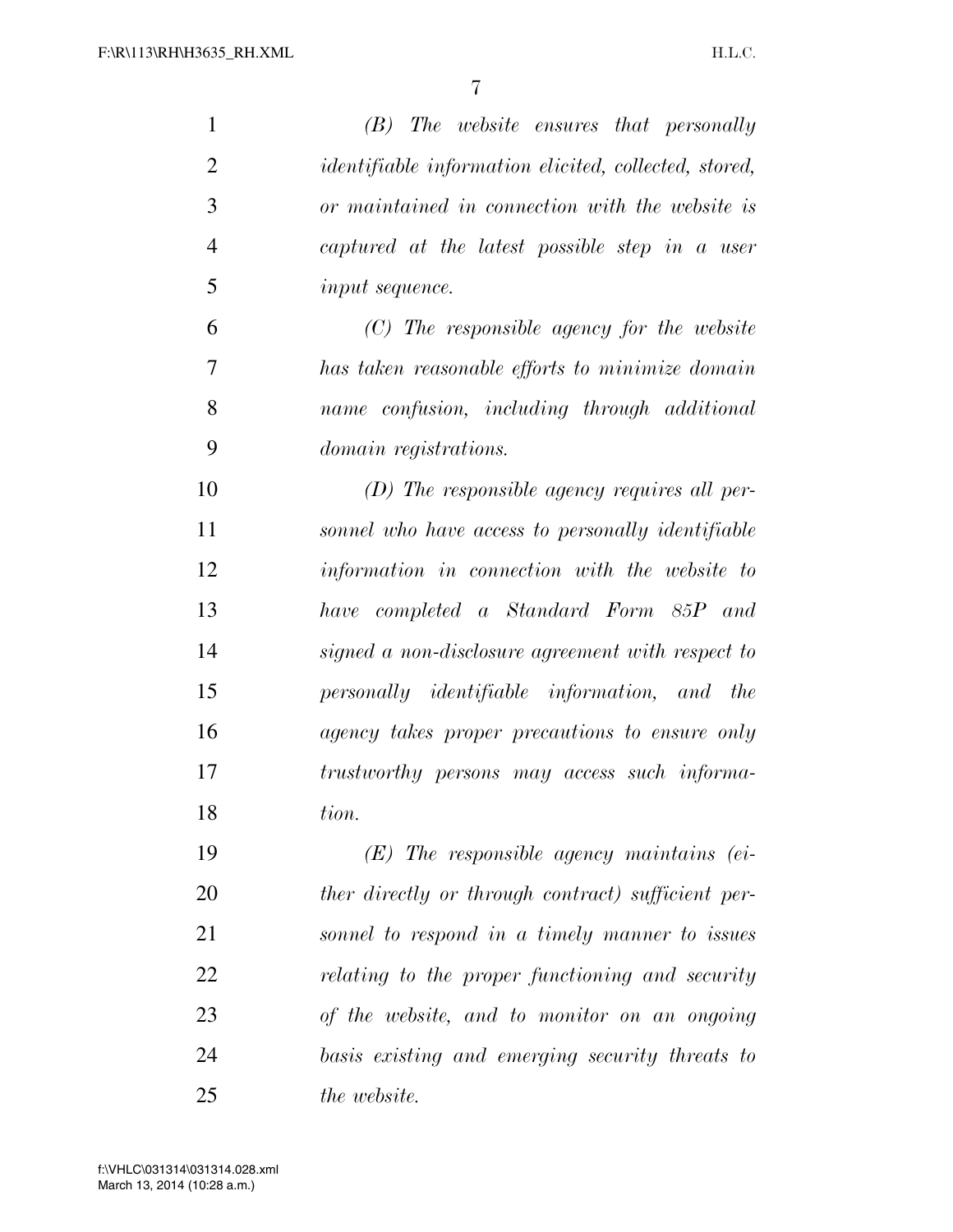*(8) STATE.—The term ''State'' means each State of the United States, the District of Columbia, each territory or possession of the United States, and each federally recognized Indian tribe.* 

### *SEC. 3. PRIVACY BREACH REQUIREMENTS.*

 *(a) INFORMATION SECURITY AMENDMENT.—Sub- chapter III of chapter 35 of title 44, United States Code, is amended by adding at the end the following:* 

#### *''§ 3550. Privacy breach requirements*

 *''(a) POLICIES AND PROCEDURES.—The Director of the Office of Management and Budget shall establish and oversee policies and procedures for agencies to follow in the event of a breach of information security involving the dis- closure of personally identifiable information, including re-quirements for—* 

 *''(1) not later than 72 hours after the agency dis- covers such a breach, or discovers evidence that rea- sonably indicates such a breach has occurred, notice to the individuals whose personally identifiable infor- mation could be compromised as a result of such breach;* 

 *''(2) timely reporting to a Federal cybersecurity center, as designated by the Director of the Office of Management and Budget; and*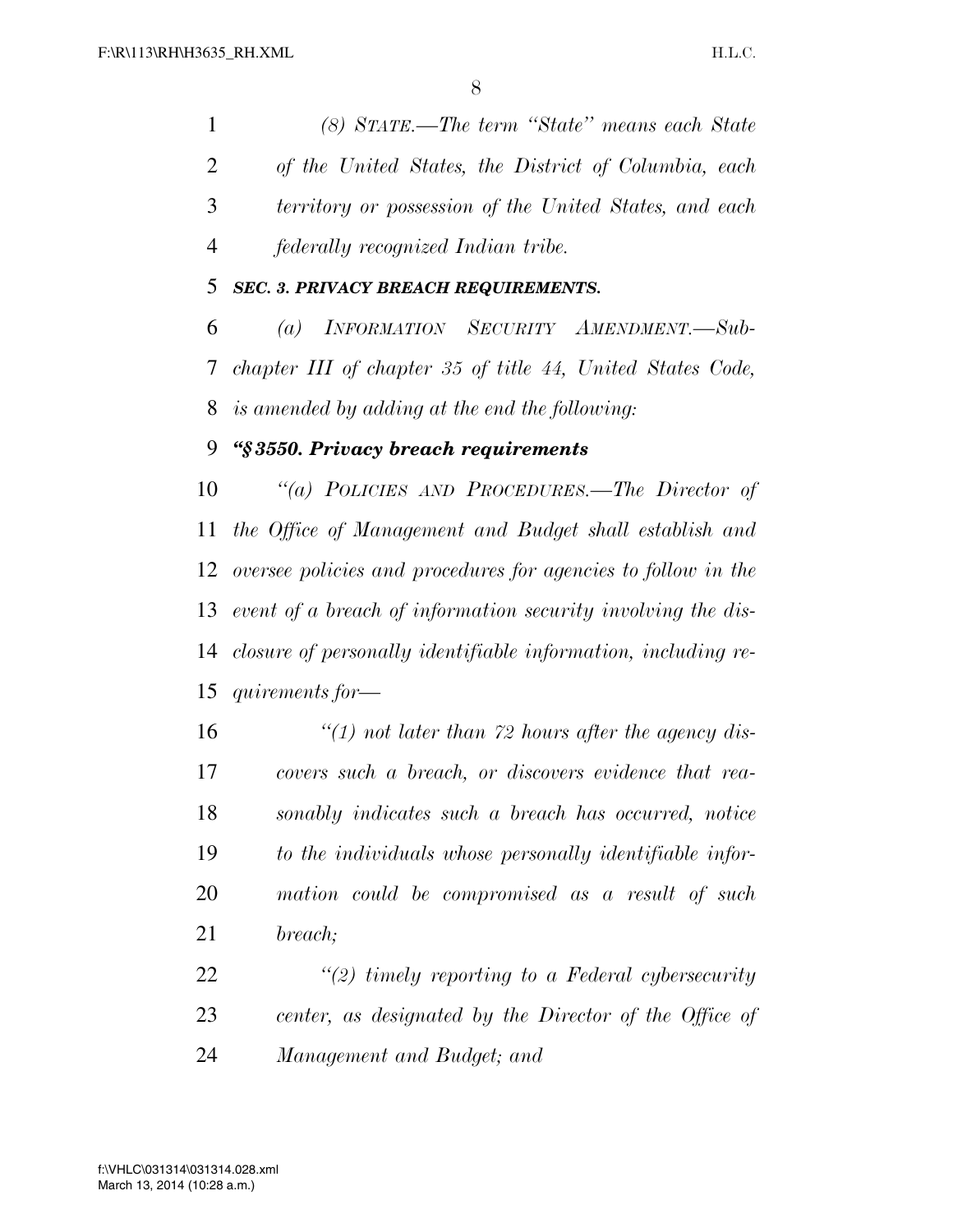*''(3) any additional actions that the Director finds necessary and appropriate, including data breach analysis, fraud resolution services, identity theft insurance, and credit protection or monitoring services.* 

 *''(b) REQUIRED AGENCY ACTION.—The head of each agency shall ensure that actions taken in response to a breach of information security involving the disclosure of personally identifiable information under the authority or control of the agency comply with policies and procedures established by the Director of the Office of Management and Budget under subsection (a).* 

 *''(c) REPORT.—Not later than March 1 of each year, the Director of the Office of Management and Budget shall report to Congress on agency compliance with the policies and procedures established under subsection (a).* 

 *''(d) FEDERAL CYBERSECURITY CENTER DEFINED.— The term 'Federal cybersecurity center' means any of the following:* 

 *''(1) The Department of Defense Cyber Crime Center.* 

 *''(2) The Intelligence Community Incident Re-sponse Center.* 

 *''(3) The United States Cyber Command Joint Operations Center.* 

March 13, 2014 (10:28 a.m.) f:\VHLC\031314\031314.028.xml